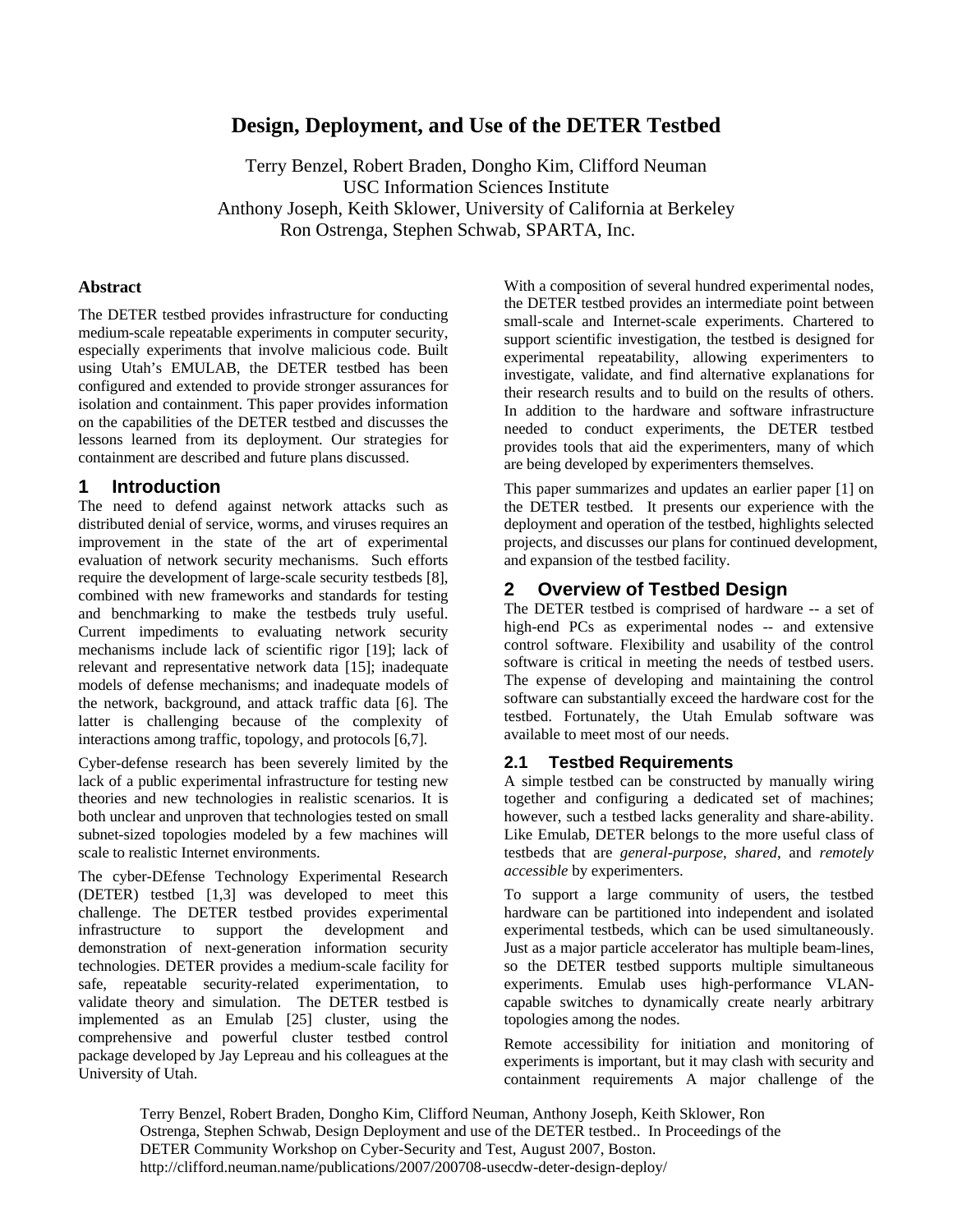DETER design was to allow remote access for all but the most dangerous security experiments while keeping the experiments themselves contained within the testbed.

Because DETER is intended to support security-related experiments, *containment* and *security* were basic requirements, as discussed in Section 3. Other goals for DETER were experimental *fidelity*, *repeatability*, *programmability*, and *research functionality*, as we now discuss. These goals sometimes conflict; we believe that the DETER design is an effective compromise.

#### *Fidelity*

Fidelity to "real" networks, and in particular to the real Internet, is important. Dimensions to fidelity include: (1) large enough number of nodes, (2) realistic router and endsystem behavior, (3) realistic heterogeneity of hardware and software, and (4) realistic mix of link bandwidth and delay.

#### *Repeatability*

A central objective of DETER is to advance the science of cyber security, which requires repeatable experiments.

The dynamics of the real Internet cover a wide range of conditions, and Internet measurements vary widely in time and location. Internet topology, available bandwidth and software versions, as well as the background "attacks" and user traffic that are present, are continually evolving. It would be impossible to truly repeat a security experiment in the real Internet (even if it were prudent to conduct such experiments.)

#### *Programmability*

Some DETER experiments concern new network mechanisms for monitoring, filtering, and diagnosis, which

implies adding or modifying router algorithms. Router vendors are not anxious to open their platforms to experimental modifications, so the basic DETER node is programmable for this purpose. The experimenter can load specialized PC router software such as Click or Zebra [16,27]. Using software routers in DETER adds flexibility and programmability, but sacrifices fidelity. To regain some fidelity, the DETER testbed includes a small number of commercial routers that can be linked into an experimental topology.

#### *Research Functionality*

The DETER testbed was built to support research in a particular topic area, security. In addition to the hardware and control software of the testbed itself, we provide a technical and social environment for security experimenters. Technical support includes a rich set of traffic and topology generators and experimental profiles, and tools for instrumentation, visualization, and analysis of results. As part of the effort, we have also developed a powerful software environment for creating, monitoring, and controlling particular kinds of security experiments.



**Fig. 1. Architecture of the Testbed**

The social environment includes workshops and meetings to encourage collaboration and building on other's work.

### **2.2 Testbed Design**

Figure 1 shows a simplified view of the DETER testbed architecture, based upon Emulab [25]. It shows that DETER is composed of two clusters of experimental PC nodes, at ISI and at UC Berkeley, with a common control plane. There are roughly 300 nodes in total, currently. The Emulab control software for DETER is configured to place nodes at the two sites in separate logical pools. An experiment can allocate nodes from either one or from both clusters.

These nodes are interconnected by a "programmable backplane" of high-speed Ethernet switches, trunked to form a single logical switch. Each experimental PC has four experimental interfaces and one control interface to this switch. To create the topology specified by the experimenter, the Emulab control software on the 'Boss' server allocates PC nodes to experiments and interconnects them by setting up VLANs in the switches. High-capacity switch hardware is used to avoid experimental artifacts caused by interference between VLANs.

## **3 Security Issues**

Security is not only the object of research using the testbed; it is also a vital requirement for the testbed itself. Security for the DETER testbed is critical, and the threats are both internal and external. Internal threats come from virulent code that is tested within DETER and threatens to take control of the testbed or escape into the Internet. Additional internal threats come from experimenters who attempt to steal test data or results prior to publication. The external threats come from those who see the testbed as a tempting target for exploit; thus, infiltration protection is required.

Like any network infrastructure connected to the Internet, the DETER testbed is subject to attack; this is especially acute because a security testbed forms an attractive target. Both experiments running in DETER and the testbed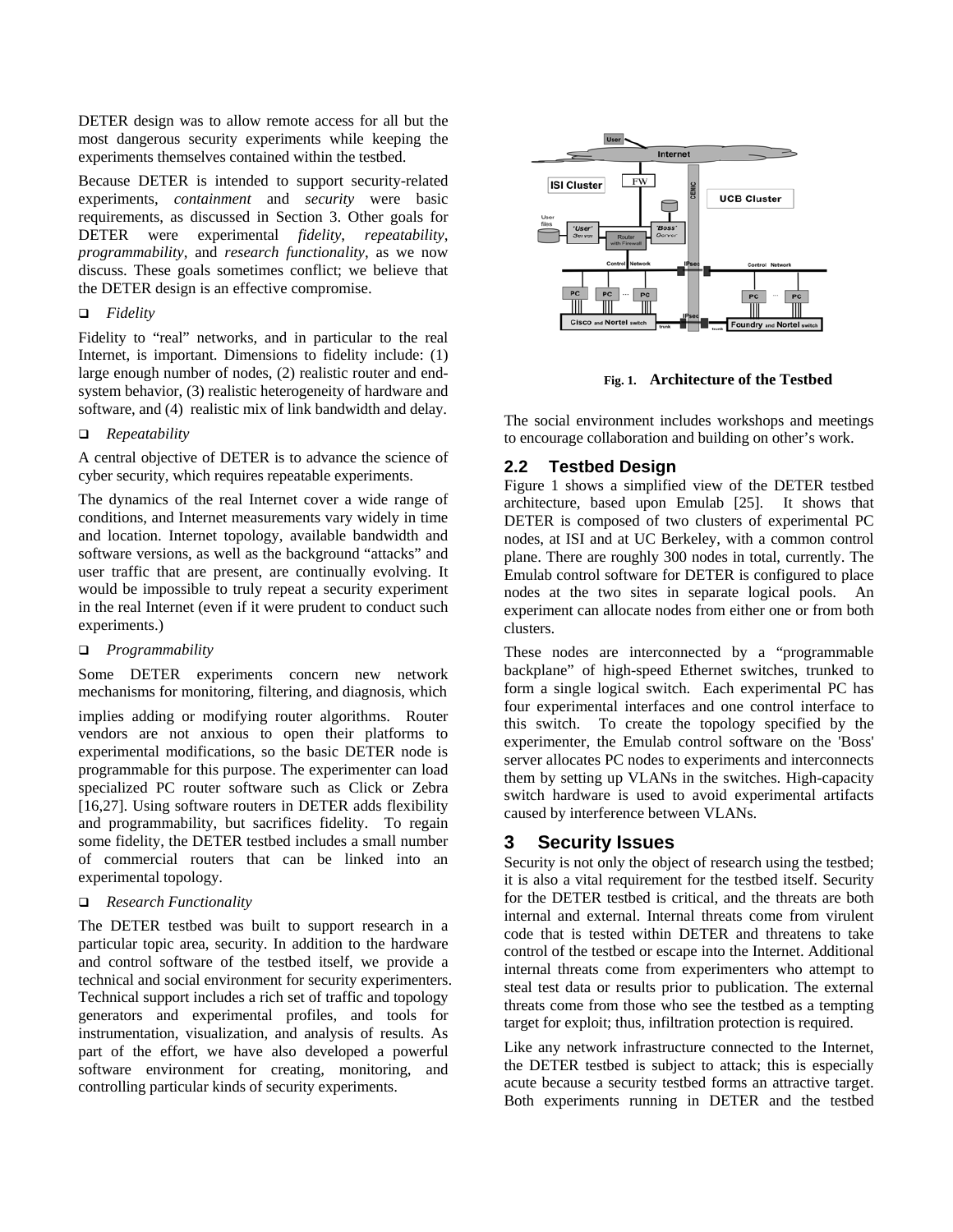control plane must be protected. Because of DETER's mission, DETER security has a major extra component: the public Internet as well as the testbed control plane and other experiments must be protected from attack by experiments running in DETER. Whereas security in most systems is concerned only with the problem of *infiltration*, DETER is additionally concerned with the problem of *exfiltration*.

The intent of the DETER testbed is to provide containment for security experiments, to support safe experiments that present a wide range of threat levels.

 The most dangerous level might be "live" testing of a contagious attack program whose attributes are completely unknown, for example an actual malicious worm or virus. The traditional approach to testing such dangerous programs has used a completely isolated laboratory consisting of dedicated systems whose disk drives and memory chips never leave the laboratory. Experimenters must be physically present in these laboratories and must be specially trained.

Not all experiments require complete isolation from the rest of the internet, and in fact, it is a goal of our effort to provide varying degrees of isolation depending on what is known about experiment that is to run. The approach of the DETER project, is to build a single safe testbed that can change its operational mode to match the threat level of the experiments. DETER provides a shared laboratory facility for those experiments whose threat level is low enough to allow sharing, but it can be reconfigured for exclusive use for more dangerous experiments. The testbed allows remote experimenter access for all but the most dangerous experiments. Another paper in these workshop proceedings [18] describes techniques under development for stronger isolation and containment of real malware whose properties are known, without the need for a complete disconnection from the rest of the internet.

The next section discusses some of the techniques used for containment of experiments that do not involve malicious code. These can be emulated worms that are not viable absent special emulating run-time hosts, as well as experiments using traffic traces and traffic generators that have the potential to consume resources but which are not themselves self propagating.

## **3.1 Containment**

Containment addresses the need to prevent exfiltration of packets from the testbed. The worst breach of containment would be release of a previously unseen virus or worm into the public Internet. In addition to containing malicious code, the testbed contains the effects of malicious software and excessive traffic that are generated by an experiment.

The DETER testbed provides containment through several means. The first is the use of a physically separate experimental network on which the nodes of an experiment communicate. This network is unable to route packets

beyond the nodes that are part of the experiment. Second, as shown in figure 1, firewalls are placed at several locations in the testbed and on the interface between the user machine and the open Internet.

The problem of containment is a little more complicated when considering dissemination of malicious code that has been running within an experiment. While active exfiltration can be prevented by the techniques just described (i.e. no route for packets to leave the testbed), malicious code can escape by hiding itself in data retrieved to the outside by an experimenter upon conclusion of an experiment.

### **3.2 Isolation**

We provide physical link isolation to address the need to prevent experiments from interfering with one another, or for events external to the experiment or the testbed to interfere with the results of an experiment. Such interference could be unintentional, such as the overloading of a common network link by another experiment, or intentional such as from of a denial of service attack.

A programmable VLAN switch is used to map physical connections between nodes, so there is effectively no interference between links of the same or different experiments, as long as the nodes are allocated on the same switch. Because multiple switches are needed to handle the total number of nodes in the testbed, as well as to handle nodes at different physical sites, the testbed contains multiple switches connected by trunking links, some of which are used within a site, and some of which are wide area. These links may be over-subscribed by the logical links crossing them, which can cause experimental artifacts (varying performance) when a single experiment uses nodes on multiple switches. Careful monitoring of connection bandwidth is used to alert investigators if interference (or even just plain over allocation) has occurred.

## **3.3 Confidentiality and Integrity**

The confidentiality and integrity requirements of the DETER network center around the protection of the data used by an experiment, the code and nature of the experiment, and the results of the experiment until such time as the results are published. Often an experiment will use input data such as traffic traces that are subject to nondisclosure agreements.

Confidentiality must be provided while data is resident in the staging area for an experiment (databases and file systems), in place on nodes assigned to an experiment, and while transiting the network. Confidentiality of the data while resident on the staging file system, and while it is in transit to an allocated experimental node is provided through the use of the Cryptographic File System [2].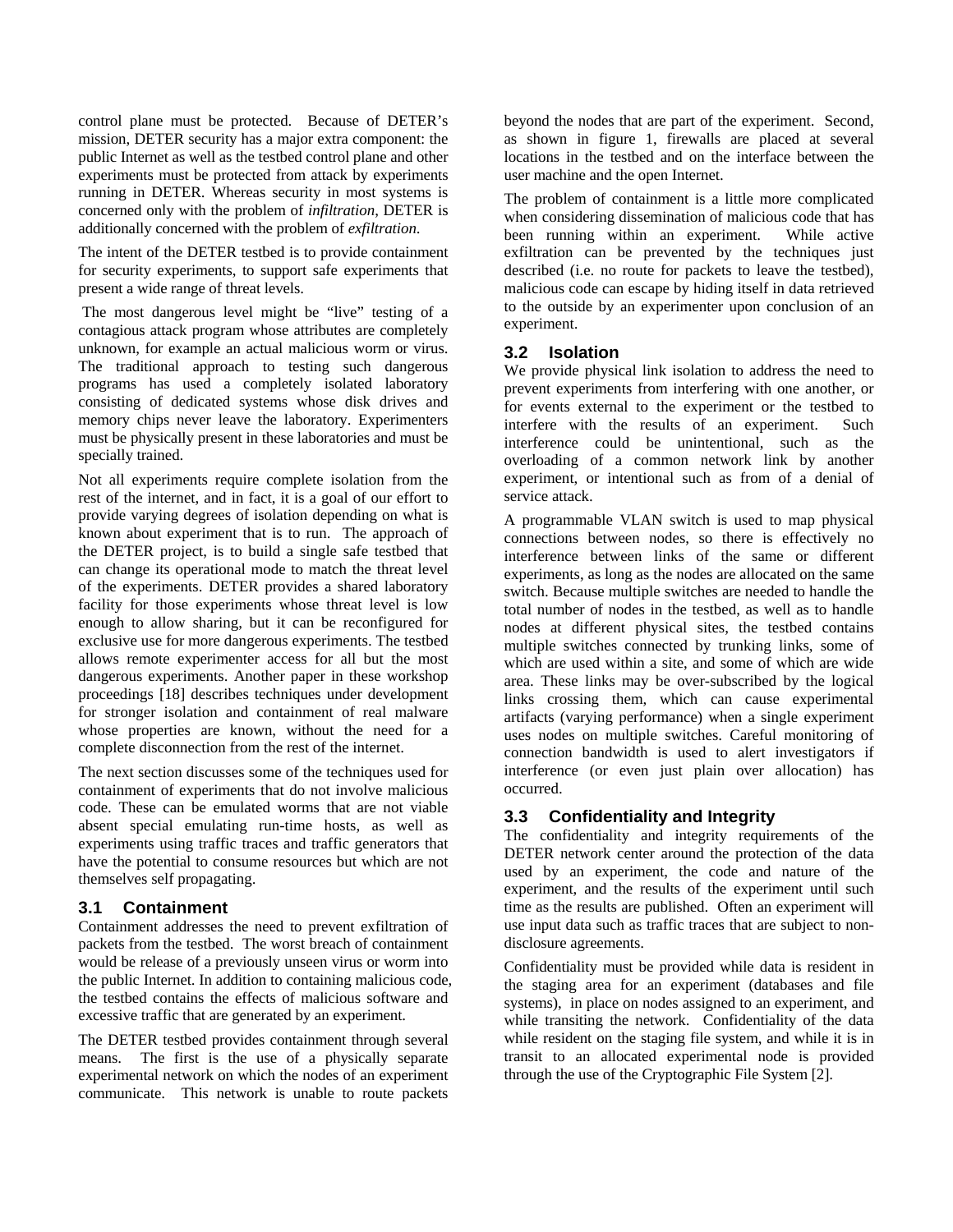Integrity of the data used as inputs to and produced by experiments is also critical. The integrity issue is also addressed through the use of a cryptographic file system.

## **3.4 Achieving Security**

The security goals just described are achieved in the DETER testbed through several techniques, many of which are not unique to DETER. These techniques include:

## **3.4.1 Firewalls**

Firewalls are deployed both externally and internally in the DETER architecture, as shown in Figure 1. The internal firewall is configured to help protect the control plane from disruptions by experiments and to prevent exfiltration of experiments. These egress filters are redundant because the topology of the testbed itself prevents such egress, but they do provide protection in case someone plugs a connector into an incorrect port.

Firewalls are also deployed extensively on the control network. Because the expected communicating pairs of machines on the control network is well constrained and the ports and protocols for such communication are known in advance, the configuration of these firewalls is very restrictive.

## **3.4.2 Intrusion Detection**

The placement of an intrusion detection system on the network between the staging machine and the Internet, and on the control network allows us to detect traffic that should not be there. Again, because the means of interaction with experiments is well constrained, we can write relatively tight rules for anomaly detection, that have a very low rate of false positives.

We are also exploring the deployment of additional intrusion detection mechanisms to detect anomalous behavior within experiments. While activity on the control network and interface to the outside is very constrained, fewer constraints exist on activity within the experiments themselves.

To aid in detecting misbehaving experiments, we can require investigators to provide us with a characterization of the behavior of their experiment when they propose to use DETER. This characterization can be used both to determine the level of containment needed for their experiment, and to load rules into an intrusion detection system. Experiments that exceed their proposed envelope by certain bounds would be immediately suspended. If the problem was poor characterization by the experimenter, they can update their request for access and proceed, possibly under a new set of containment rules.

#### **3.4.3 Decontaminating Nodes**

Upon deallocation of an experimental node, the disks on the node can be zeroed and a new system image loaded for the subsequent experiment. This protects confidentiality of the data that was resident on the node and prevents interference with the next experiment, which could occur if changes were made to the system image.

## **3.4.4 Red Teaming**

To help verify the security of the DETER testbed, a red team from Sandia Laboratories was contracted for a security assessment. Several exploitable vulnerabilities were found, some specific to the DETER configuration<br>and address translation. As a result of this test, As a result of this test, configuration changes were immediately made to the DETER testbed addressing the vulnerabilities.

## **3.4.5 Administration**

The last technique used for protection of the DETER testbed is administrative rather than technical. Investigators seeking to use DETER must submit an application which is classified according to the potential threat the experiment poses to the testbed and to the Internet in general.

The investigator is asked to describe the potential threats resulting from a breach of containment, and explain the basis for that assessment (for example, to tell us why a simulated worm could not affect computers running beyond his or her experiment). The investigator is also asked for any confidentially or other specific security requirements.

We review proposals to assess the threat posed to the public Internet by breach of containment. We take a conservative view in our assessment of the investigators statements, considering possible errors that can be made.

## **3.5 Protection Domains and Federation**

The DETER testbed is presently managed as a single entity, even though nodes are present both at USC and at UC Berkeley. Common policies are applied at both locations, and the interconnection between sites is accomplished through two encrypted tunnels, one on the control network and one on the experimental network.

One of the experiments run on DETER did not fit this model and required special hardware connected to the testbed through an encrypted tunnel to the user's site. In this particular case we had confidence in the investigator and allowed the departure from our normal configuration. The placement of the tunnel was such that a breach of security at the remote hardware would affect only this one experiment, although that level of containment was dependent on the proper functioning of our other defenses. We are investigating a generalization of this capability, to provide a protected *portal* from the testbed for access to special hardware running in a protected laboratory external to the DETER testbed itself. Such a model is important for support of industrial users with new types of hardware routers and security appliances.

Recently we have studied issues of federation more extensively and another paper in these proceedings [4] discusses our current approach and plans for federation.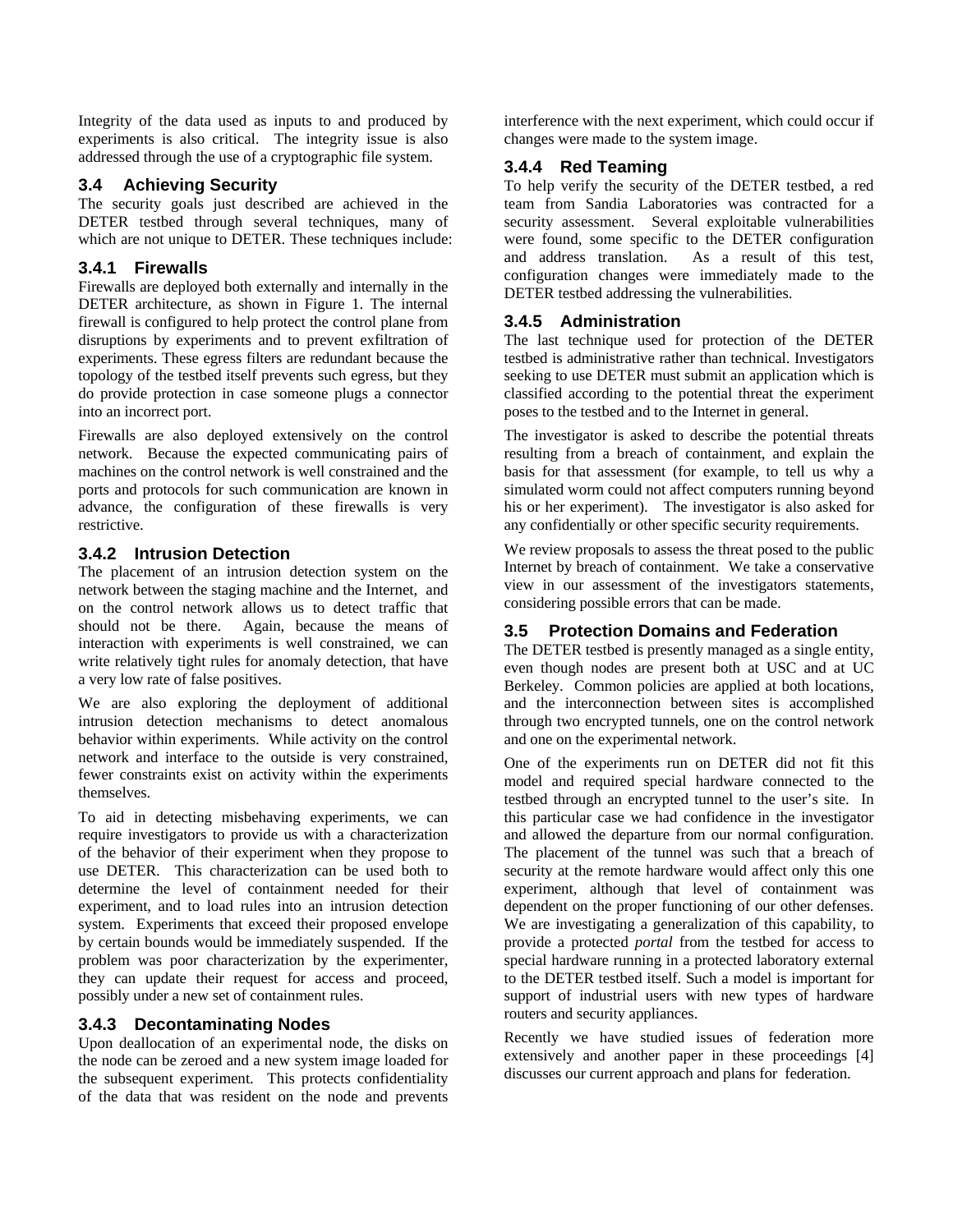## **4 Experiment Support Facilities**

The DETER testbed is aimed at a relatively narrow experimental community, so it provides an opportunity to create and maintain a set of common software tools and data that support security experiments. The testbed builders and the testbed users have collaborated to build such a common set, including building blocks, a repository of complete experiments, and an integrated experimental environment.

Testbed operations assembled a library of useful building blocks, tools and data sets. The tools support measurement, data analysis, and visualization and include generators for sample topologies, network configurations, and attack and background traffic. Many of these tools were developed by DETER experimenters to ease their own work. The data sets contain standard topologies and other static information that facilitate comparative experiments using common network conditions.

The repository of complete experiments contains both very simple experiments, to help newcomers and students, and also some paradigmatic complex experiments, to serve as a basis for modification to build new experiments.

Finally, we are integrating these tools and facilities into a common experimental environment, to ease the task of creating and running a complex experiment. We refer to this environment as the "security experimenters' workbench" (SEW). The SEW will aid the assembly of a complete experiment, including topologies, generators, configurations, and monitoring tools. Built around a GUI, it provides an organized interface for monitoring and controlling execution of the resulting experiment, and it provides a powerful set of tools for analyzing the results. Finally, the SEW facilitates repeating an experiment with different parameters and algorithms. An initial model SEW, called ESVT (Experiment Specification and Visualization Tool) has been very successful [12]. Later versions will include the provision of common interface standards for experimental tools.

## **5 The Experimental Program**

The DETER testbed has been live since March 2004. To illustrate the strength as well as the limitations of the DETER testbed for security research, this section briefly describes several research programs using DETER. We discuss DDoS, worm behavior, and BGP security experiments, as these cover a range of technical demands.

These research efforts have been aimed at experimental verification of the effectiveness and dynamics of attacks and defenses, and also at the development of methodology of these experiments. The methodology research has led to the development of libraries and tools that have been made available to other users of the DETER testbed. This work has been captured in a set of prototypical experiments (benchmarks) and associated databases of:

- topologies and topology generators
- attack & background traffic traces
- attack & background traffic generators
- special-purpose devices (e.g. meters, virtual nodes)
- metrics for scale-down, fidelity, performance, overhead.
- defenses

Many of the experiments described here were performed by researchers from the EMIST [3] project, which was funded concurrently with DETER. EMIST is a collaboration among UC Davis, Penn State, Purdue University, SRI International, ICSI, and SPARTA. The DETER user community has since expanded to include over a 100 researchers from academia and industry.

More information on many of the experiments run on deter appear in the proceedings of this workshop, and short summaries of many others appear in the proceedings of the June 2006 Deter Community Workshop. Below we very briefly describe some of the experiment areas.

### **5.1 DDoS Experiments on DETER**

DDoS experiments on DETER have explored the dynamics and effects of DDoS attacks on complex networks. They contributed to the development of a methodological framework for analyzing the effectiveness of DDoS defense technologies [9]. This framework was refined through experiments of increasing scale and realism, using combinations of simulation, emulation on the DETER testbed, modeling, and analysis. A notational short hand was developed for describing and comparing experiments, archiving experiment descriptions, data, and results. [21]. This archive will be expanded to cover other defensive technologies and attack scenarios, and will serve as a set of resources for other DDoS experimenters, making it relatively easy for new experimenters to reuse existing software and tools to create an experiment scenario.

DDoS experiments on DETER have included:

- studies of defensive technologies, using commercial and open source software, and research prototypes;
- investigation of configuration, conduct, methodology and analysis of DDoS defense, in a rigorous setting;
- examination of two specific commercial software packages Symantec ManHunt and Network Flight Recorder (NFR) Sentivist;
- evaluation of FloodWatch [5], a traffic detection and response system using statistical profiling, as a defensive technology for defining, executing, and refining the experimental process.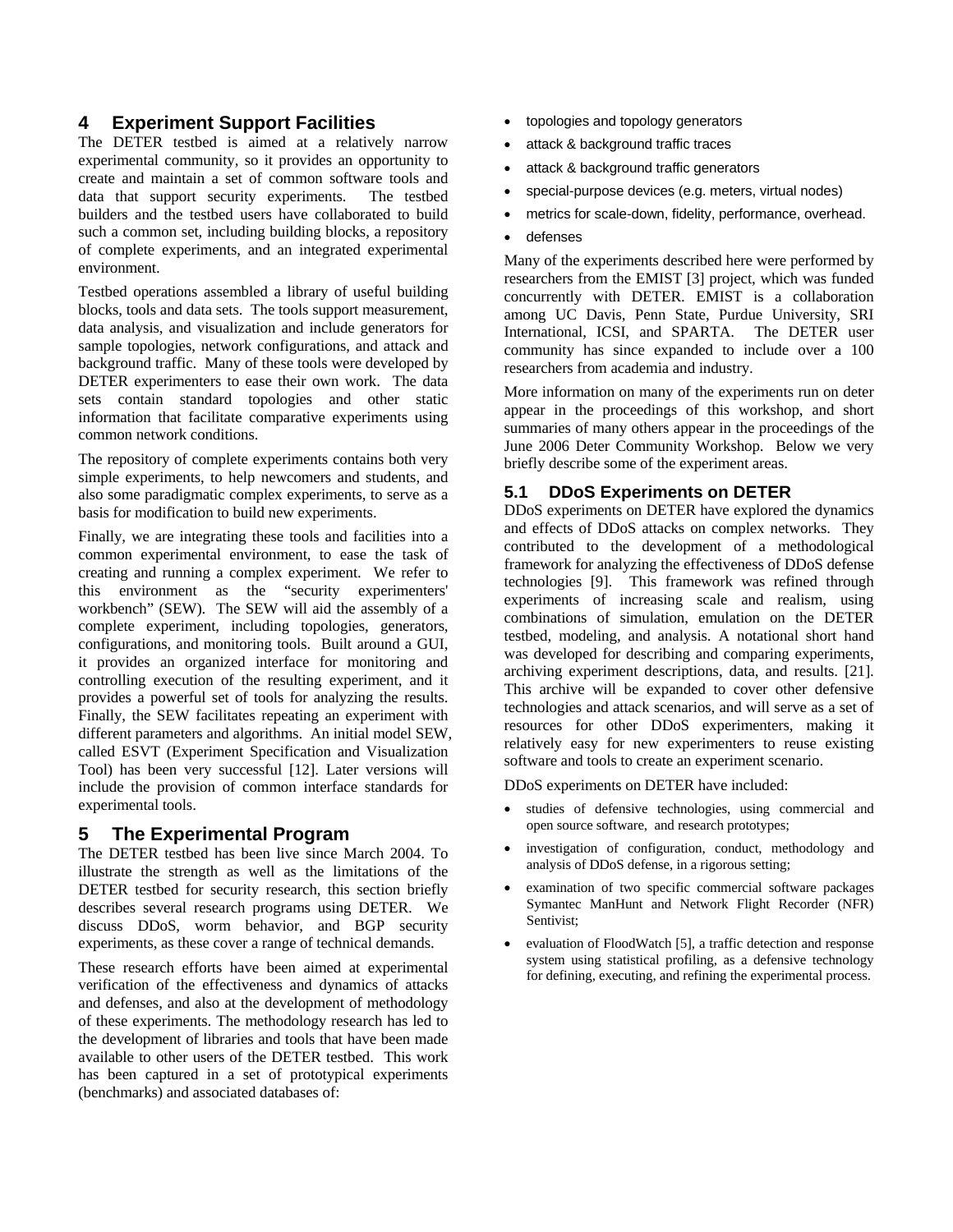## **5.2 Worm Behavior Experiments using DETER**

Early DETER experimentation on worm behavior concentrated on modeling Internet-scale dynamics of worm propagation. Since it is not possible to perform a truly Internet-scale experiment, scale-down is critical for experiments on worm behavior.

Early worm behavior research on DETER included:

Development of two models for scanning worms [24]: the homogeneous cluster model and the heterogeneous cluster model., one representing a 1/64 scale emulation of the Internet.

A 1000 (virtual) node enterprise network simulations of the Slammer worm [13], and Witty and Blaster worms [14]: This included development of virtual nodes that model the response of subnetworks to a worm attack for the purposes of studying scale-down. This experiment also employed a visualization tool that has been integrated into the DETER testbed for use by other researchers [12].

Development of an abstract data model called the Internet Worm Propagation Data Model (IWPDM) [11] and WormGen, a safe attack generation system. In order to expand the test to a larger number of nodes, each physical node on the DETER testbed hosted four WormGen agents, using the four network interfaces on each physical node.

A number of experimenters using the DETER testbed have reported significant results through the use of the testbed. A researcher from ICSI reported recently that he discovered a problem in his worm emulation model as a result of running source models and emulated worms on the testbed.

One researcher discussed the role that fidelity plays in the accuracy of models [22]. It is expected that an increase in model accuracy resulting from the addition of nodes, and reduction of testbed artifacts will lead to increased understanding of worm behavior opportunities for new research on worm containment and prevention techniques.

## **5.3 Experiments with Live Malicious Code on DETER**

In running early experiments with self propagating malicious code [17], we sought to force ourselves as testbed operators to put in place and exercise the protections necessary for running such code. We wanted to choose a virus or worm that was well known, and to which defenses were long since deployed outside the testbed, in case our procedures failed containment. We also wanted to run an experiment that would yield data that was useful to others, so that the experiment was not being run solely for the experiments sake.

Our choice of malicious code was the Scalper worm [5], a worm that has been circulating on the Internet for several years, and for which most machines have already been patched. As we learned when running the experiment not only was the particular worm exploit patched in recent and not so recent versions of Apache, but recent changes to FreeBSD also made the self propagation of the worm no longer viable.

Our experiments with live Malicious Code allowed us to generate realistic traffic traces for worm propagation for use as data sets for other experiments.

## **5.4 Early Routing Security Experiments in DETER**

Preliminary research on BGP routing attacks [23,26] has:

- Evaluated the ability of security mechanisms such as Whisper/Listen, SBGP, and SoBGP to defend the Internet routing infrastructure against malicious attack.
- Demonstrated two types of BGP attacks: OASC (Origin AS Changes) and DDP (Differential Damping Penalty). The experiments provided data that could be used to compare their strength, weakness, performance, and the effectiveness of several proposed approaches to handle attacks toward the routing infrastructure.
- Examined signature- and statistics-based detection to search for anomalous BGP routing dynamics.

Experimenters proposed two approaches to managing this analysis and identifying advantages and limitations of each. Their study is currently limited by the lack of data from real environments, but the use of the DETER testbed supports examination of BGP on a larger scale.

# **6 Lessons Learned**

We have learned that the needs of users vary more significantly than originally expected. Security experiments tend to be larger than other experiments because the effects of attacks are often not felt until a large number of end machines have been compromised. Some experiments require large numbers of nodes, many more than we can provide physically, so even with 300 nodes, support for virtual nodes was important. The use of virtual nodes, however, introduces artifacts in the experimental results that must be considered.

We also found that some experiments required the ability to employ topologies of specific commercial routers which had not been previously incorporated into DETER. This introduced new requirements for testbed design to enable investigators to plug in hardware modules, in this case, separately from the testbed and interconnected through an encrypted tunnel, and to allow those modules to be allocated only for specific experiments.

We believe that the portal concept design can be extended to other inter-testbed connections and integrated into the DETER control plane. However, it should be noted that such connections require the use of dedicated nodes, thereby reducing the total number of nodes available for experimentation. If the testbed is to support more portals then more dedicated nodes will be needed for this use.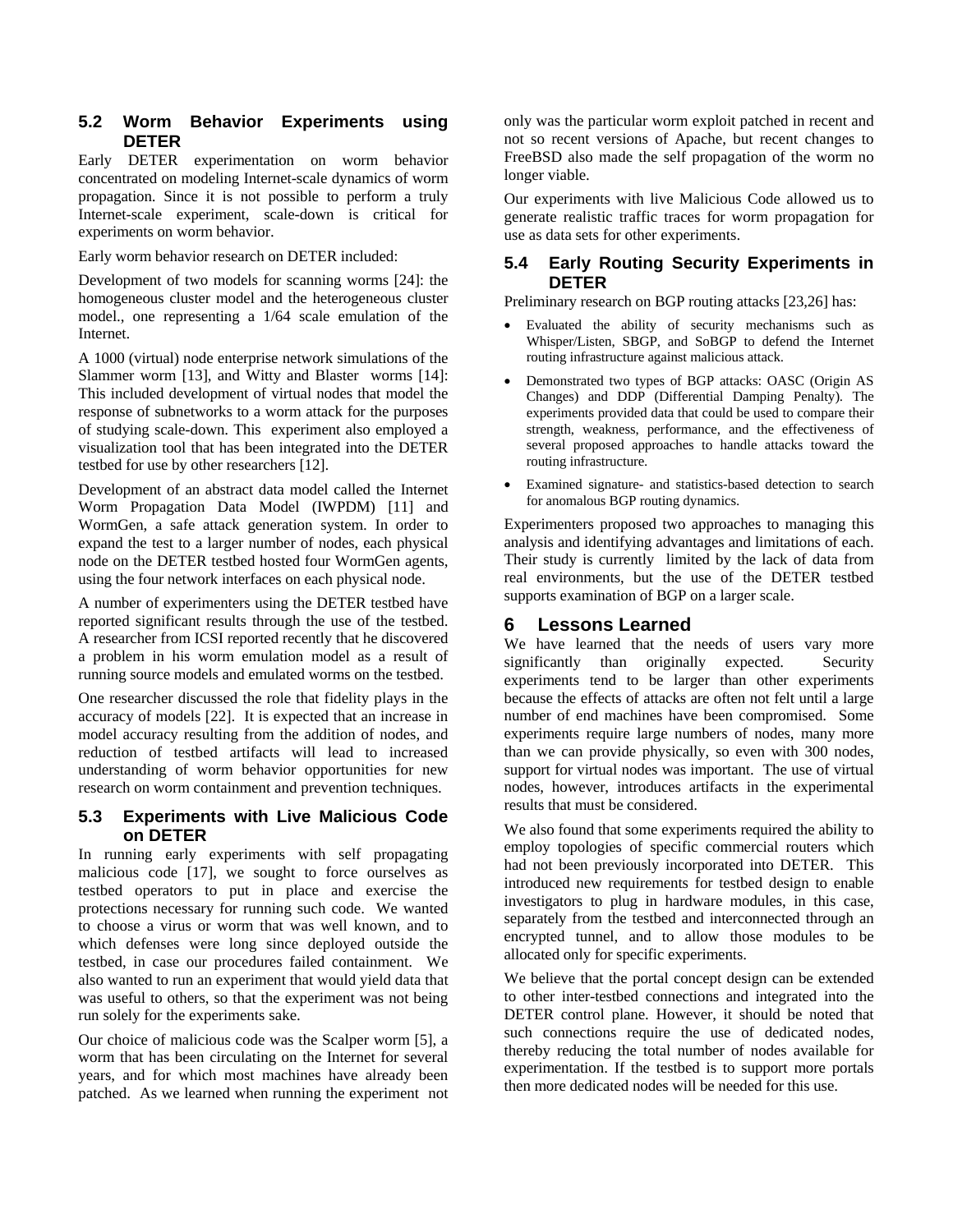Many of the experiments that run on DETER do not require the most secure mode of containment. Basic containment is needed to keep the effects of an error in the traffic and attack generators from causing problems beyond the confines of the testbed, but because the code to be tested is written by the investigators, the incentive for breach of containment is just not there. However, the ability to experiment with wild malicious code is important for some experimenters, and the red teaming experiments were helpful in moving us toward that ability. The ability to run large scale simulations and emulations employing a mix of physical and virtual topologies can provide a mechanism for exploring "what if" scenarios and evaluating response options in the face of critical infrastructure attacks.

# **7 Conclusion**

The DETER testbed has been operational since March of 2004 and is used by researchers to perform experiments on worm propagation, distributed denial of service attacks, and routing and infrastructure attacks. At the time of writing, the testbed had more than 300 nodes and it has been used by commercial and academic researchers to study attacks and assess the benefit of products in development.

The testbed provides investigators with the ability to run experiments using potentially risky code, on an isolated experimental network. For most categories of experiments, control is possible remotely by connecting to a testbed user machine through the Internet. Firewalls, intrusion detection systems to monitor access, and other safeguards protect access through this control network, and physical separation from the Internet is provided on the experimental network on which the experimental nodes communicate.

Support for testbed users includes a repository of attack traffic generators, monitoring tools, topology generators, and other tools, and work is underway to integrate these tools into an experimenters' workbench which will simplify the task of getting new experiments up and running.

Over time we expect to see replicas of the DETER testbed, collectively supporting a larger user community, with varying requirements for containment, confidentiality, the number of nodes, and performance. We will explore ways to federate such independently managed testbeds to enable larger experiments to run than can be supported on a single testbed. We have experience running the DETER cluster across two sites, USC and Berkeley, however, we have managed these sites as a single domain with common security requirements. Federation of testbeds is a much more complicated problem which must take into account differences in the policies enforced at the different endpoints, differing levels of containment, diversity in the user communities and the level of trust one places in the management of the independent clusters.

The DETER testbed provides a venue for investigators to run experiments that require containment from release to the open Internet. The testbed provides an environment that makes experiments more readily repeated and validated by others, and serves as a repository for the data and hardware and software configurations used for experiments. For more information please visit http://www.isi.edu/deter.

## **8 Acknowledgements**

This research was supported by funding from the United States National Science Foundation and the United States Department of Homeland Security under contract numbers ANI-0335298 (DETER) and CNS-0454381 (DECCOR), and by the Department of Homeland Security, and Space and Naval Warfare Systems Center, San Diego, under Contract number N66001-07-C-2001. Opinions, findings, conclusions and recommendations expressed in this paper are those of the authors and do not necessarily reflect the views of the National Science Foundation (NSF), the Department of Homeland Security, or the Space and Naval Warfare Systems Center, San Diego. Juniper Networks and Hewlett-Packard donated equipment used by the DETER testbed. Donations were also received from Sun Microsystems and Dell through their University Discount programs.

# **9 References**

- [1] Benzel, Terry, Bob Braden, Dongho Kim, Clifford Neuman Anthony Joseph and Keith Sklower Ron Ostrenga and Stephen Schwab, *Experience with DETER: A Testbed for Security Research.* Second IEEE Conference on testbeds and Research Infrastructures for the Development of Networks and Communities (TridentCom2006), March 2006, Barcelona.
- [2] Blaze, Matt, A Cryptographic File System for UNIX, *ACM Conference on Computer and Communications Security*, pp. 9-16, 1993.
- [3] Members of the Deter and EMIST Team, Cyber Defense Technology Networking and Evaluation, Communications of the ACM 47(3), March 2004, pp 58-61.
- [4] Faber, Ted, John Wroclawski, and Kevin Lahey, A DETER Federation Architecture In Proceedings of the DETER Community Workshop on Cyber-Security and Test, August 2007, Boston.
- [5] Feinstein, L. et al. *Statistical Approaches to DDoS Attack Detection and Response*. In Proceedings of the Third DARPA Information Survivability Conference and Exhibition (DISCEX III). 1 (Apr. 2003) 303-314.
- [6] Floyd, S. and Kohler, E. Internet research needs better models. *Hotnets-I* (Oct. 2002).
- [7] Floyd, S. and Paxson, V. Difficulties in simulating the Internet. *IEEE/ACM Transactions on Networking 9*, 4 (Aug 2001), 392–403.